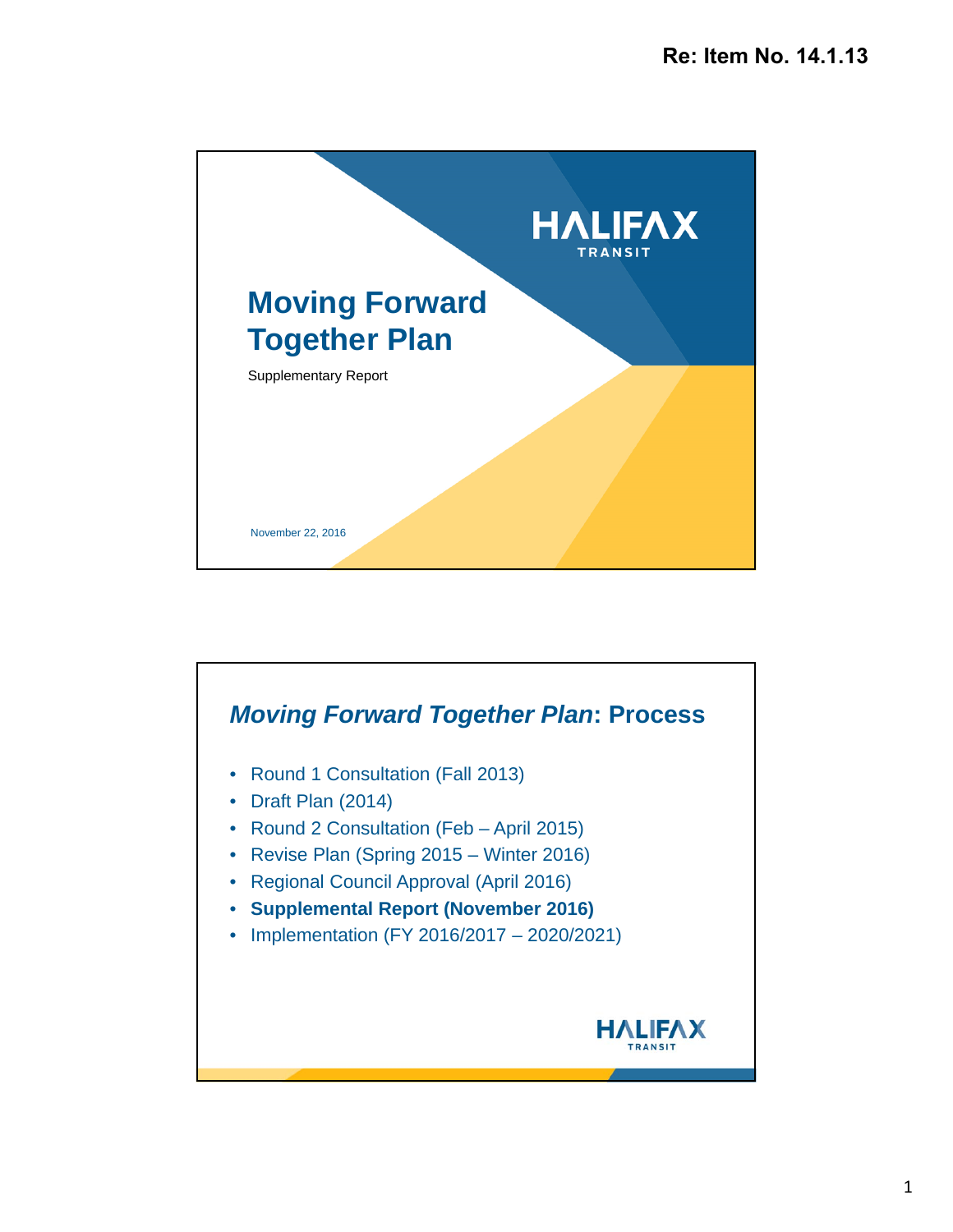## **Regional Council Approval**

On April 12, 2016, Regional Council approved the following motion:

1. Approve the 2016/2017 Halifax Transit Annual Service Plan;

- 2. Approve the *Moving Forward Together Plan* as the strategic direction for the growth and development of the Halifax Transit network, with the following corrections (and as outlined in the handout entitled "Omissions/Clarifications to Plan"):
	- a) Amend the Route 1 Spring Garden description found in Attachment A, Appendix B, page B1 to reflect two way transit service on Gottingen Street, as shown on map in Appendix A;
	- b) Amend the Route 4 Lacewood description found in Attachment A, Appendix B, page B2 to reflect routing as shown on map in Appendix A;
	- c) Remove Table 6 Level of Service Guidelines found on Attachment A, Section 3.6, page 45; and

d) Include a new table to summarize the service spans and frequencies of ferry routes on Attachment A, Appendix D, page D-1.

3. Approve the Moving Forward Principles as the guiding principles for Halifax Transit over the life of the *Moving Forward Together Plan*;



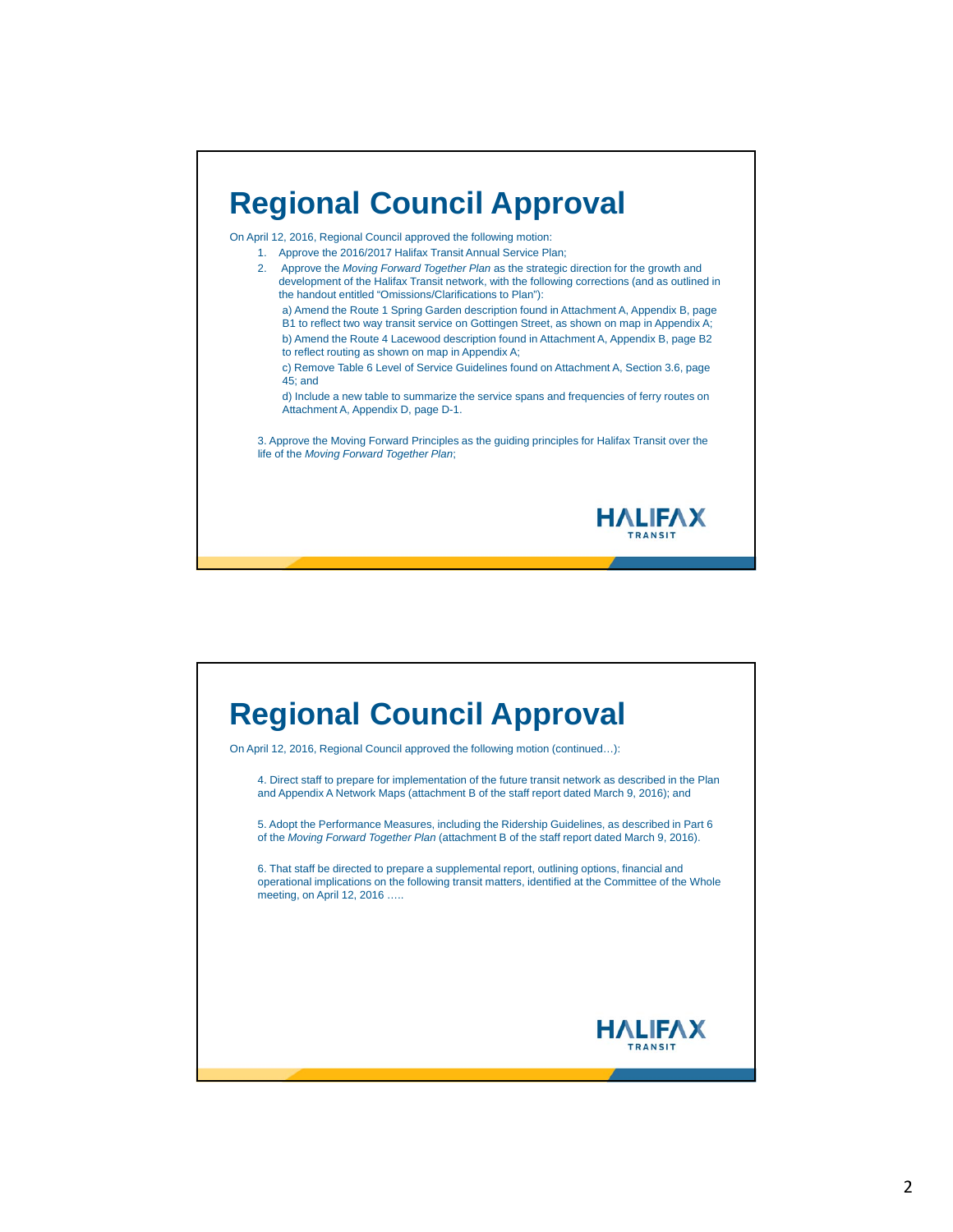## **Additional Information Requests**

Requests in the Supplemental Report can be categorized as:

- 1. Administrative Changes
- 2. Requests for Further Information
- 3. Items Described in the *Moving Forward Together Plan*

**HALIFAX TRANSIT** 

- 4. Plan Implementation Considerations
- 5. Retention of Service Proposed to be Eliminated
- 6. Route Modifications
- 7. Alternative Network Design
- 8. Items Contravening Regional Plan Policy

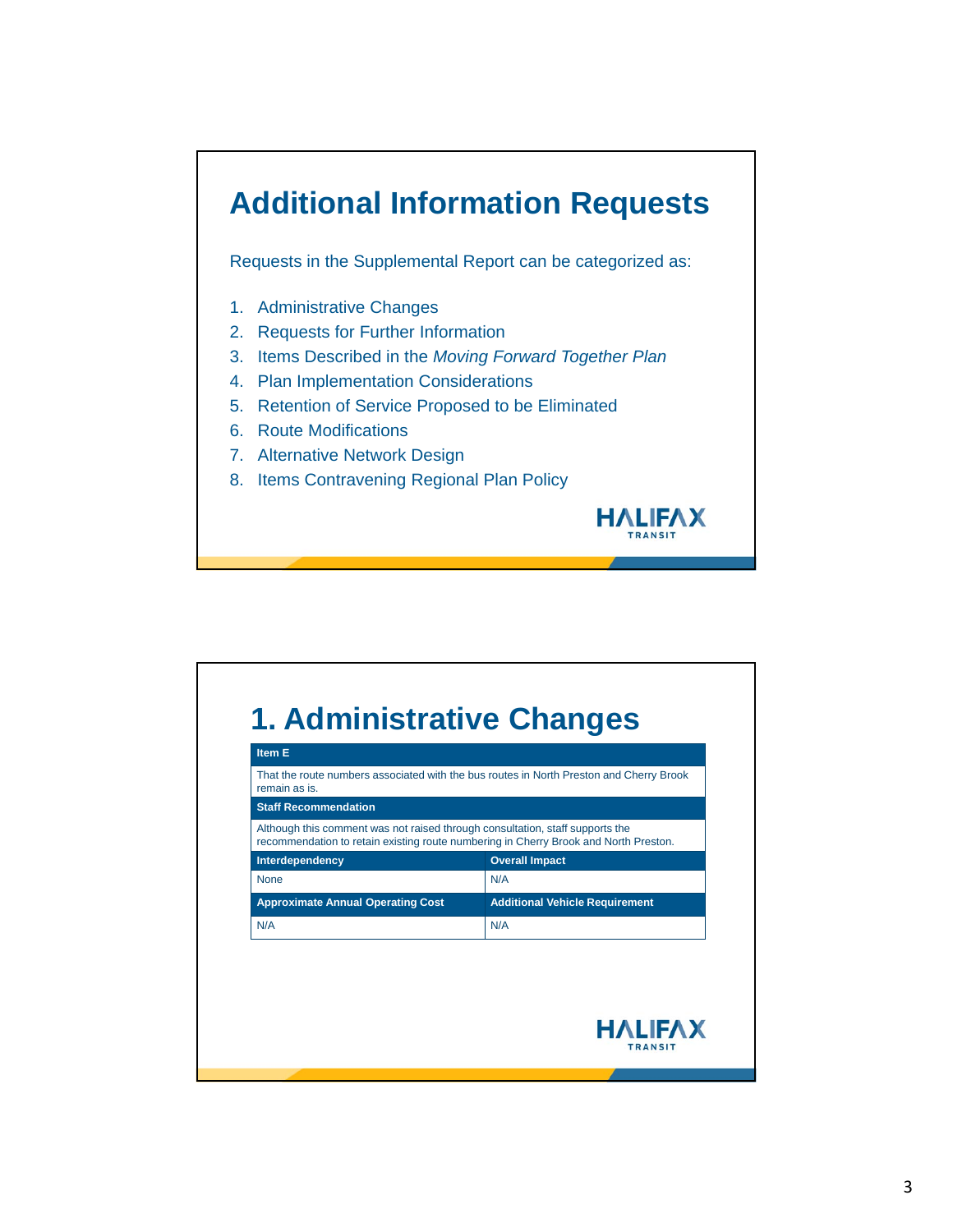

#### **2. Requests for Further Information Item T** t. Identify other local routes in the proposed plan that through improved service levels or extensions may in the future provide crosstown service as part of a grid network high frequency grid [Potentials include the 29, the 72, the 84 from Sackville and the 32 – all numbers in the new plan]. **Interdependency COVER IMPACT COVER IMPACT** N/A N/A Approximate Annual Operating Cost Additional Vehicle Requirement N/A N/A**HALIFAX TRANSIT**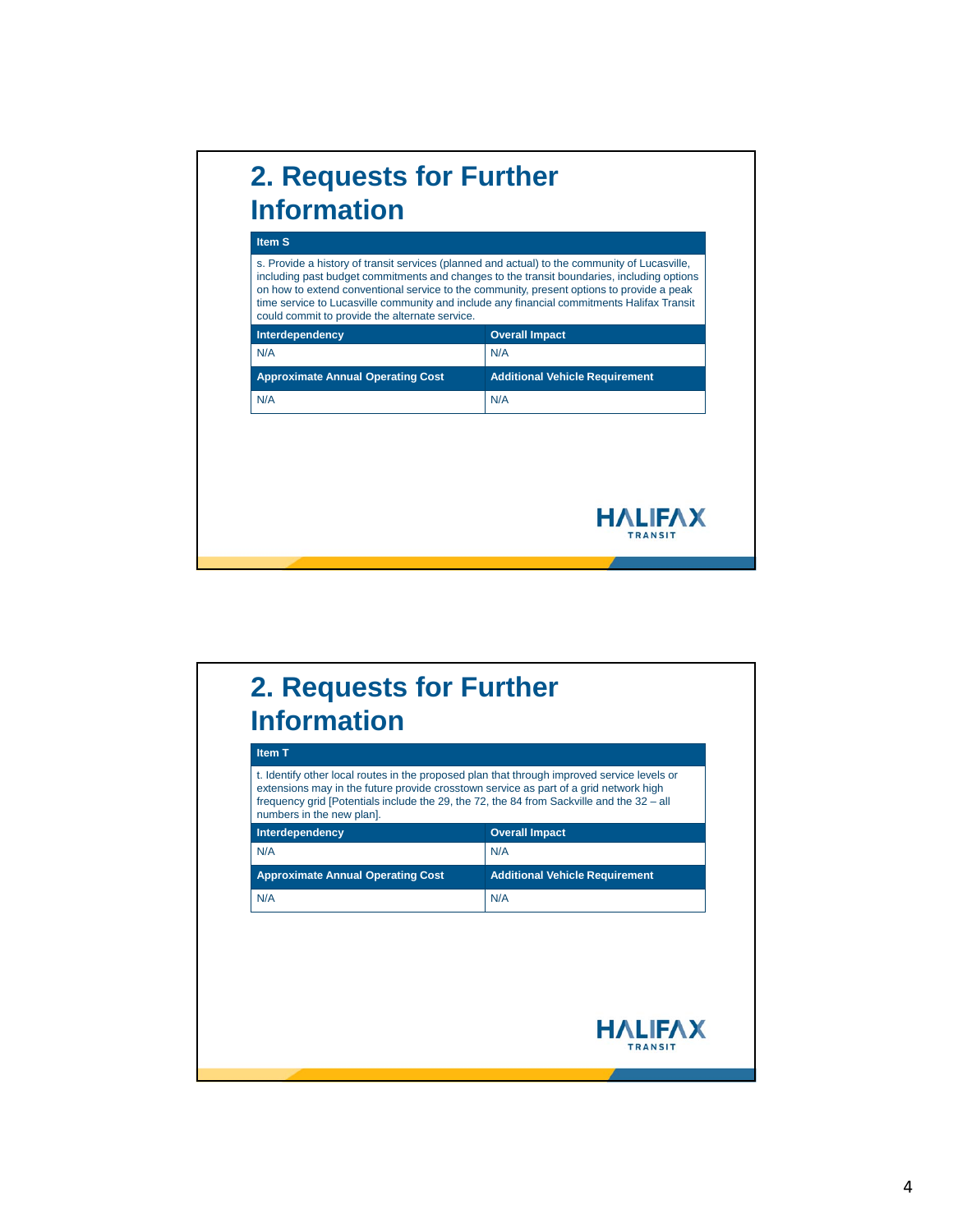

### **2. Requests for Further Information Item W** Enabling East-West routes to run across north end peninsula including identifying physical improvements to roads and installation of enhanced shelters at key transfer points in order to allow more riders convenient connections from Bayers Road and Mumford terminals to Barrington Street. **Interdependency COVER IMPACT COVER IMPACT** None None None Approximate Annual Operating Cost Additional Vehicle Requirement N/A N/A**HALIFAX TRANSIT**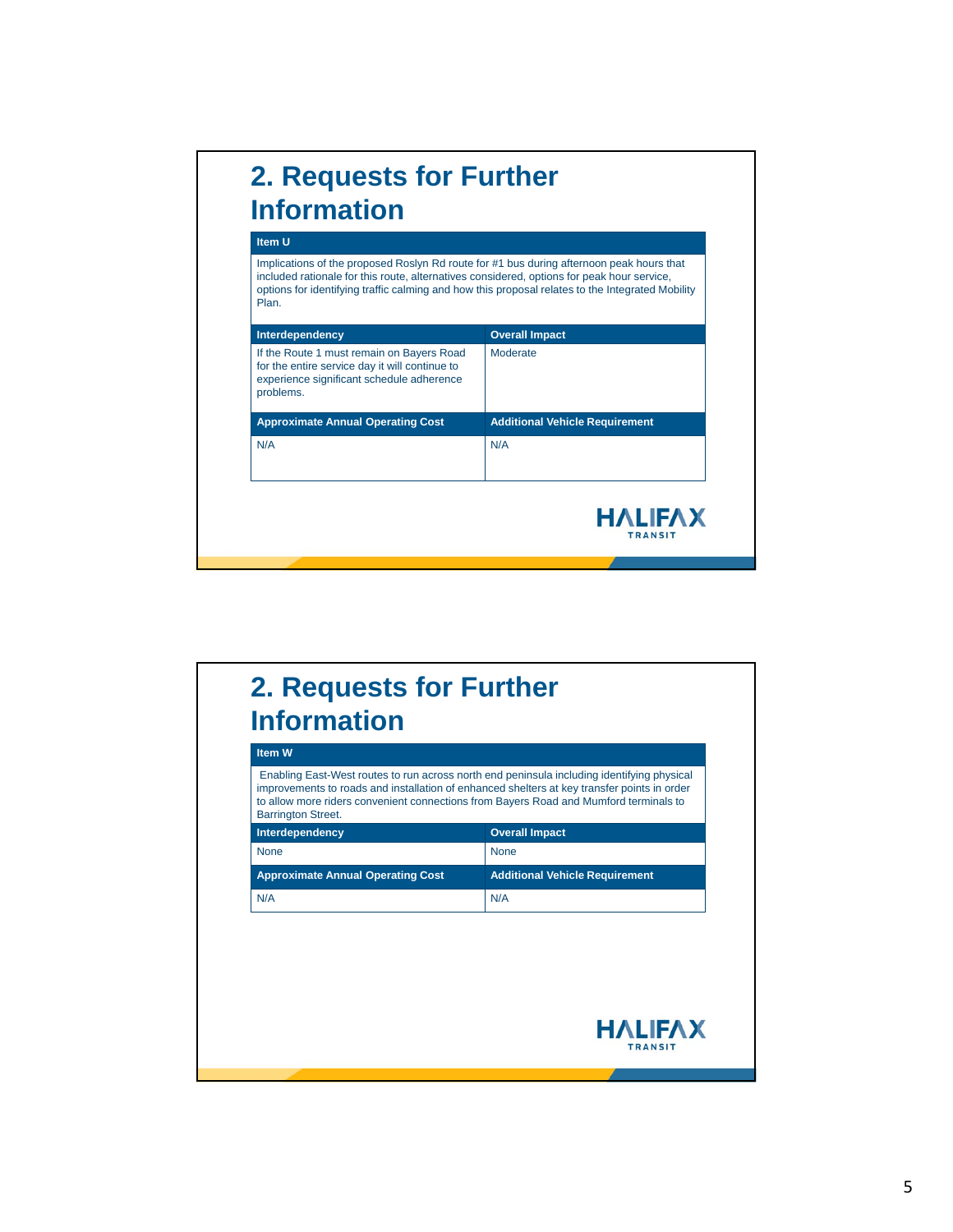# **3. Items Described in the** *Moving Forward Together Plan*

| Route 32 Cowie Hill Express which becomes the Route 124 Leiblin Link continue to travel<br>on Summer Street and not Robie Street.<br><b>Overall Impact</b><br>Interdependency<br><b>None</b><br><b>None</b> |
|-------------------------------------------------------------------------------------------------------------------------------------------------------------------------------------------------------------|
|                                                                                                                                                                                                             |
|                                                                                                                                                                                                             |
|                                                                                                                                                                                                             |
| <b>Approximate Annual Operating Cost</b><br><b>Additional Vehicle Requirement</b>                                                                                                                           |
| N/A<br>N/A                                                                                                                                                                                                  |

## **3. Items Described in the** *Moving Forward Together Plan*

| That staff consider extending service for routes associated with Dartmouth Crossing to<br>coincide with working hours.                                                                                          |                                       |
|-----------------------------------------------------------------------------------------------------------------------------------------------------------------------------------------------------------------|---------------------------------------|
| <b>Staff Recommendation</b>                                                                                                                                                                                     |                                       |
| Staff recommend implementing service on Routes 56 and 72 as described in the Moving<br>Forward Together Plan as this fulfills the request.                                                                      |                                       |
| Interdependency                                                                                                                                                                                                 | <b>Overall Impact</b>                 |
| No has no impact on the approved Moving<br>Forward Together Plan. There is currently a<br>30 minute combined headway provided in<br>Dartmouth Crossing from Monday to Saturday<br>between Route 56 and Route 72 | <b>None</b>                           |
| <b>Approximate Annual Operating Cost</b>                                                                                                                                                                        | <b>Additional Vehicle Requirement</b> |
| N/A                                                                                                                                                                                                             | N/A                                   |
|                                                                                                                                                                                                                 | <b>HALIFAX</b><br><b>TRANSIT</b>      |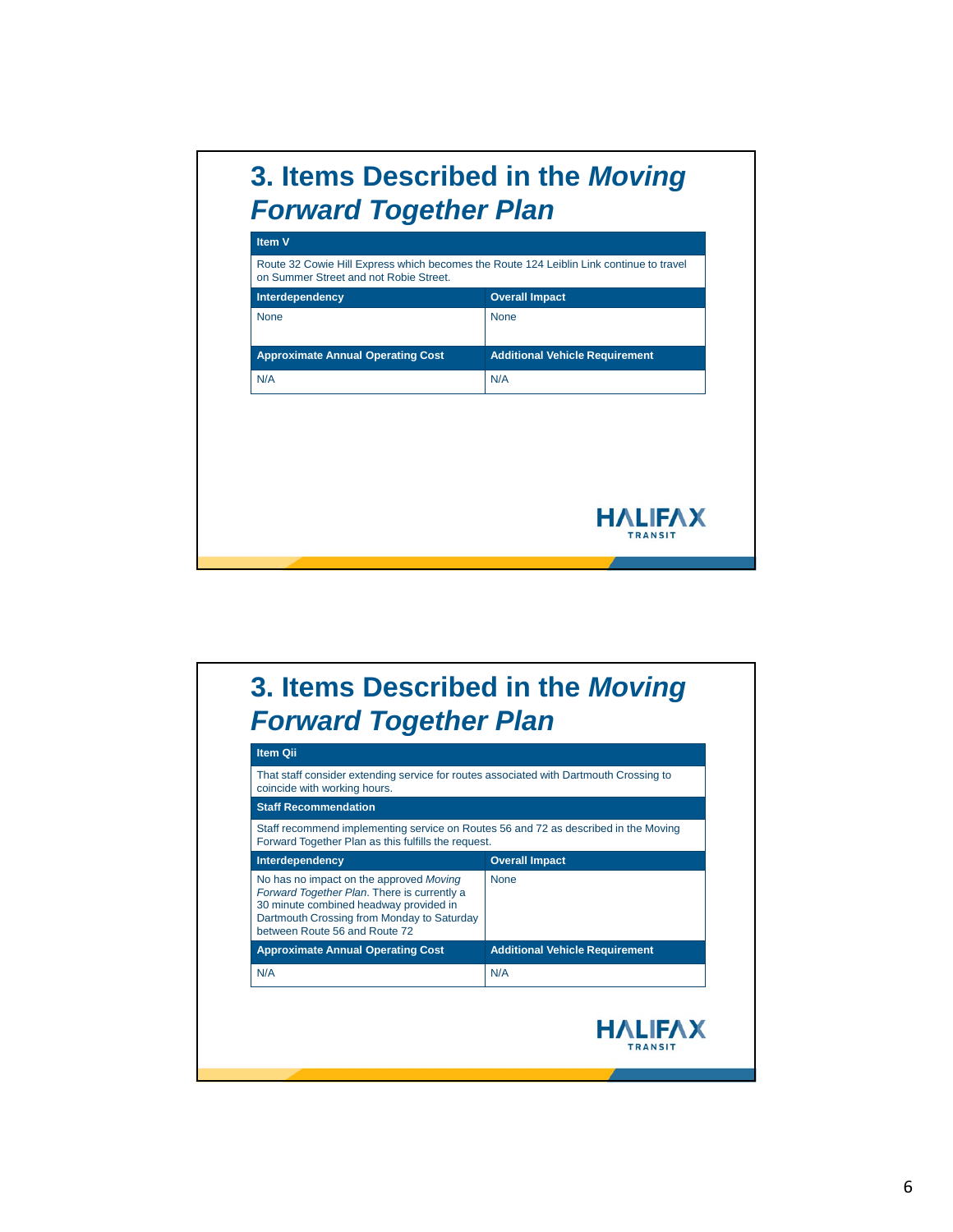# **4. Plan Implementation Considerations**

| <b>Staff Recommendation</b><br>Staff recommend adhering to approved implementation schedule |                                       |
|---------------------------------------------------------------------------------------------|---------------------------------------|
| Interdependency                                                                             | <b>Overall Impact</b>                 |
| To achieve this, a different planned change<br>would need to be delayed.                    | <b>High</b>                           |
| <b>Approximate Annual Operating Cost</b>                                                    | <b>Additional Vehicle Requirement</b> |
| N/A                                                                                         | N/A                                   |
|                                                                                             | <b>HALIFAX</b>                        |

### **4. Plan Implementation Considerations**

| (downtown areas – Scotia Square/Alderney Gate) to coincide with working hours.                                                                                                                                                             |                                       |
|--------------------------------------------------------------------------------------------------------------------------------------------------------------------------------------------------------------------------------------------|---------------------------------------|
| <b>Staff Recommendation</b>                                                                                                                                                                                                                |                                       |
| Staff recommend introducing all Corridor routes at the level of service and span of service<br>identified in the Moving Forward Together Plan. Introduction of late night service may be<br>considered as a later phase of implementation. |                                       |
| Interdependency                                                                                                                                                                                                                            | <b>Overall Impact</b>                 |
| High: significant resource requirement and<br>operational implications.                                                                                                                                                                    | High                                  |
| <b>Approximate Annual Operating Cost</b>                                                                                                                                                                                                   | <b>Additional Vehicle Requirement</b> |
| \$1 million+ for additional hour of service on all<br>Corridor routes (7days/week)                                                                                                                                                         | $5+$                                  |
|                                                                                                                                                                                                                                            |                                       |
|                                                                                                                                                                                                                                            |                                       |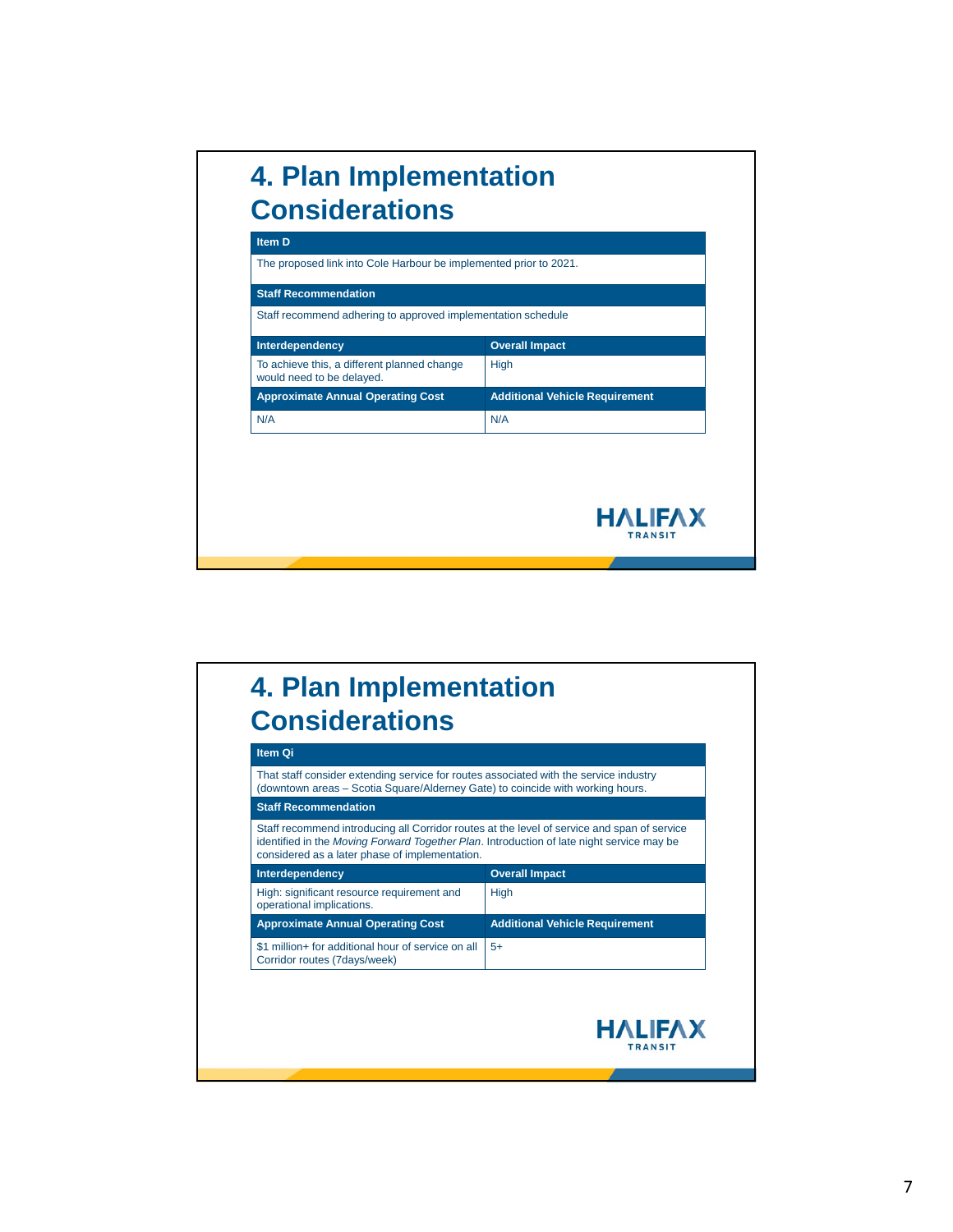#### **5. Retention of Service Proposed to be Eliminated Item B** Purcell's Cove bus route 15 be considered to leave the service as is. **Staff Recommendation** Staff recommends implementing the Route 415 as per the *Moving Forward Together Plan*. Staff does not support the retention of all day service on the existing Route 15/proposed Route 415. **Interdependency COVER IMPACT COVER IMPACT** Changes to the level of service proposed on High the Route 415 would have implications for the Route 25. Increases in service on the Route 415 could result in delays to plan implementation. **Approximate Annual Operating Cost Additional Vehicle Requirement** \$350,000-\$400,000 2-3 **HALIFAX TRANSIT**

### **5. Retention of Service Proposed to be Eliminated**

| Existing 6 Quinpool be retained as is                                                                                                                                                                                                                                                                                                        |                                       |
|----------------------------------------------------------------------------------------------------------------------------------------------------------------------------------------------------------------------------------------------------------------------------------------------------------------------------------------------|---------------------------------------|
| <b>Staff Recommendation</b>                                                                                                                                                                                                                                                                                                                  |                                       |
| Staff recommend proceeding with the changes described in the <i>Moving Forward Together</i><br>Plan. If this routing was retained, the substantial resource requirements associated would<br>need to be recovered by extending plan implementation, reducing service elsewhere in the<br>network, or increasing capital and operating costs. |                                       |
| Interdependency                                                                                                                                                                                                                                                                                                                              | <b>Overall Impact</b>                 |
| Retaining this route would require a<br>reallocation of resources from another route<br>or an increase in budget.                                                                                                                                                                                                                            | <b>Very High</b>                      |
| <b>Approximate Annual Operating Cost</b>                                                                                                                                                                                                                                                                                                     | <b>Additional Vehicle Requirement</b> |
| \$750,000                                                                                                                                                                                                                                                                                                                                    | $3+$                                  |
|                                                                                                                                                                                                                                                                                                                                              |                                       |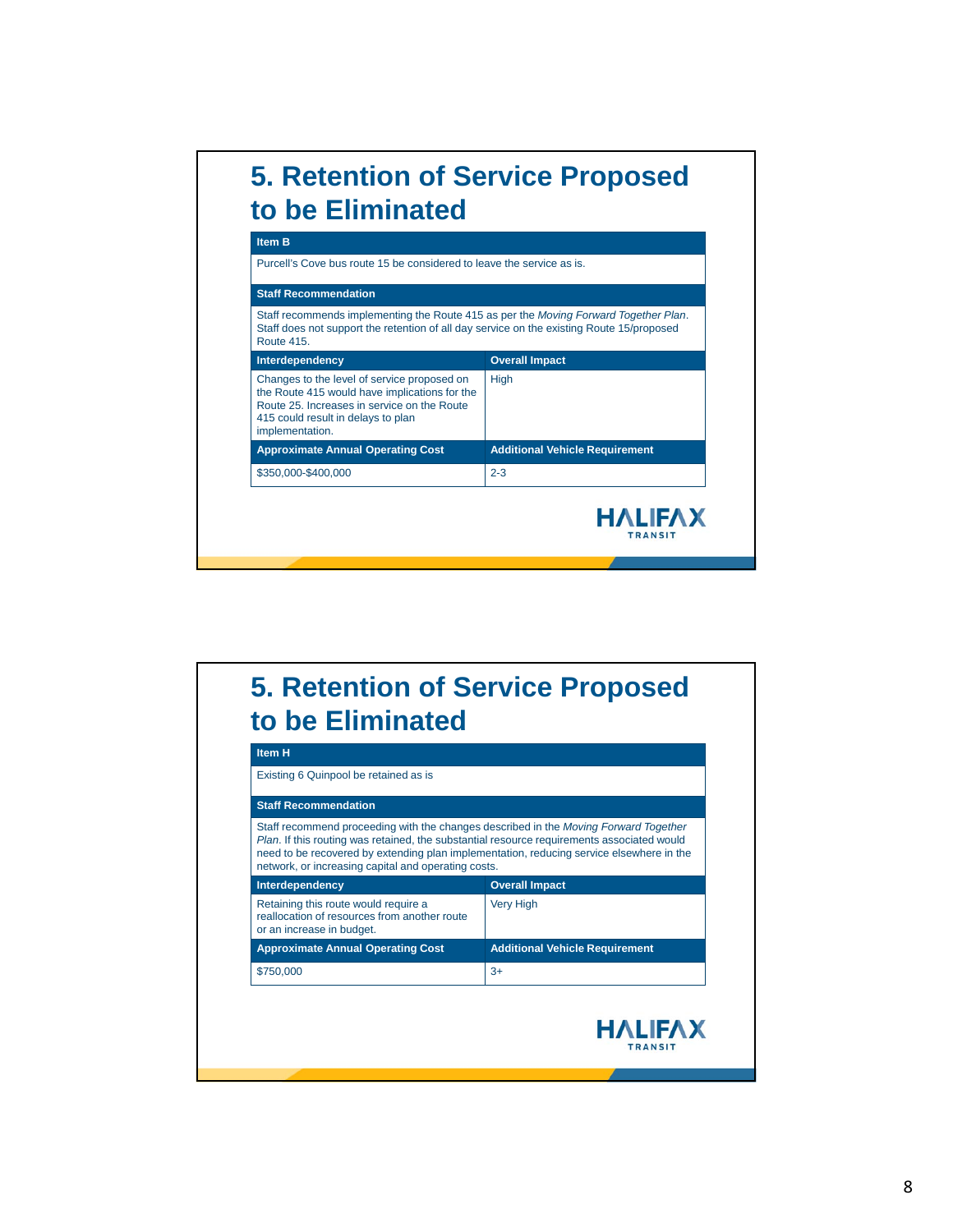

### **5. Retention of Service Proposed to be Eliminated**

| Staff recommends implementing the Route 26 as per the Moving Forward Together Plan. |
|-------------------------------------------------------------------------------------|
|                                                                                     |
|                                                                                     |
| <b>Additional Vehicle Requirement</b>                                               |
|                                                                                     |
|                                                                                     |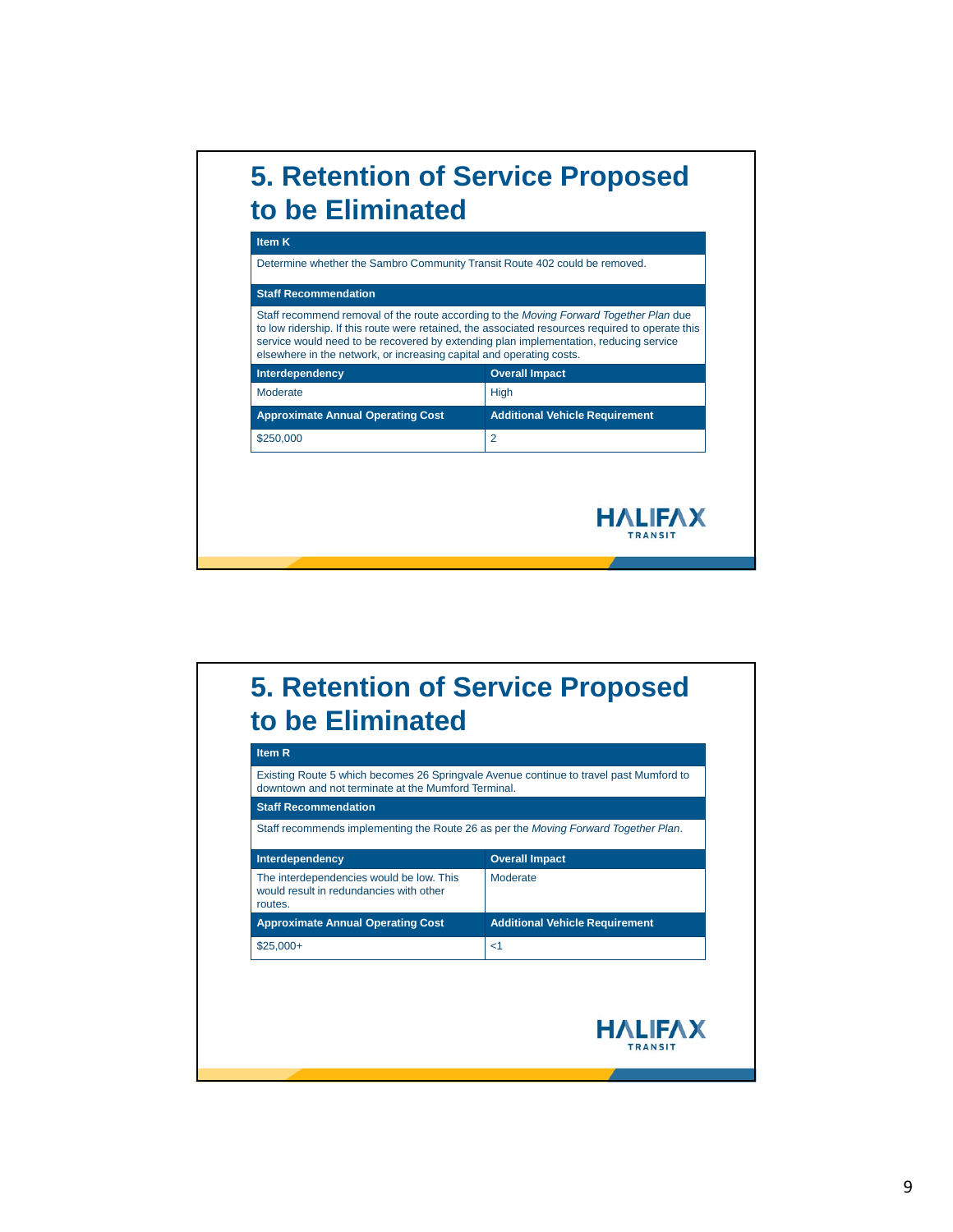

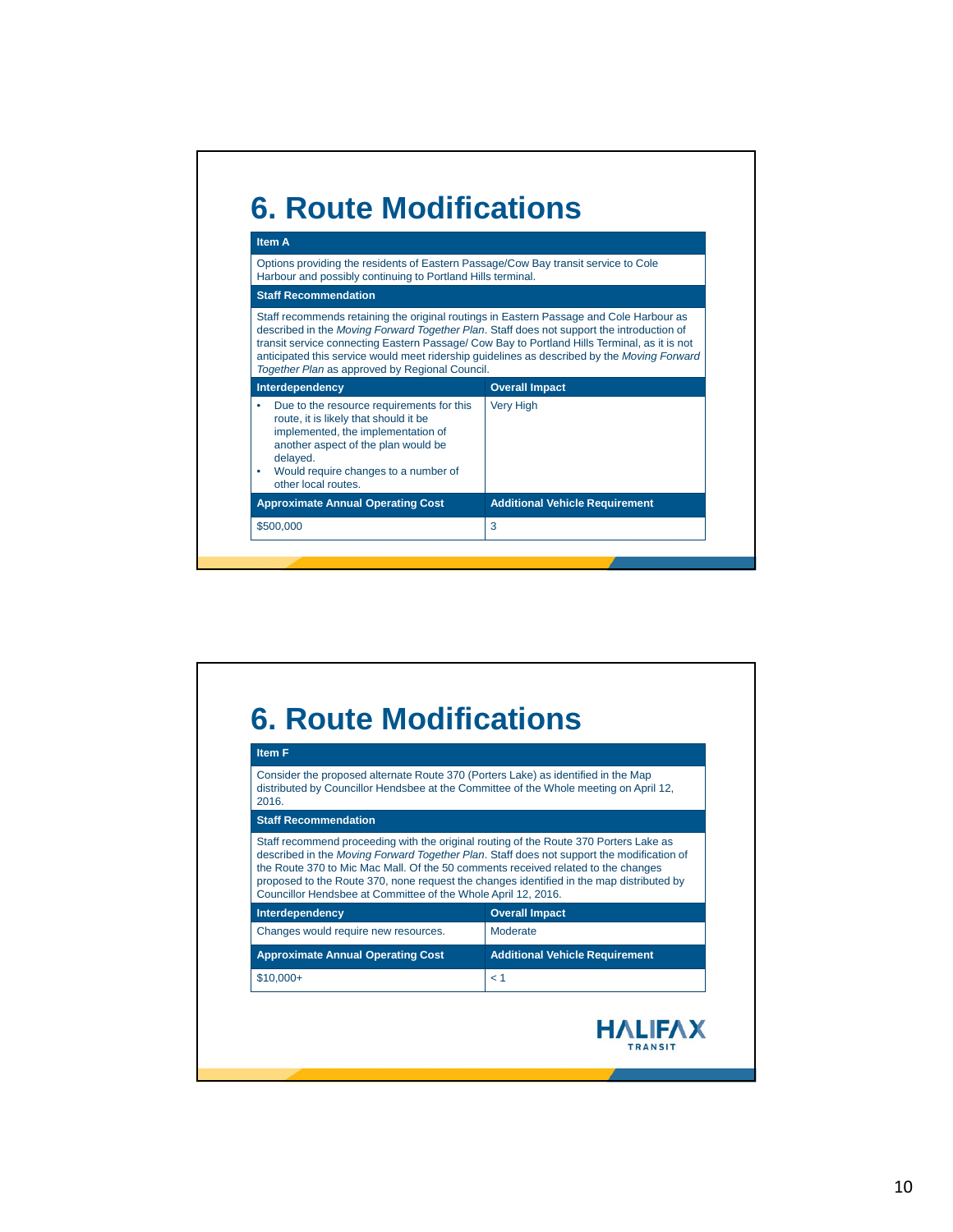

#### **6. Route Modifications Item J** Proposed Route 93, (Bedford), which goes through the Nottingham Community, determine how it could be expanded to service residents in the area surrounding the Sunnyside Mall and Bedford Place Mall. **Staff Recommendation** Staff recommend original routing for the Route 93 as described in the *Moving Forward Together Plan*. **Interdependency COVER IMPACT COVER IMPACT** Amending this route would cause duplication Low of Route 8 and/or Route 186, although it would provide riders with additional options. **Approximate Annual Operating Cost Additional Vehicle Requirement** \$5,000-\$10,000 for Rockmanor; Up to 1\$20,000-\$25,000 for Cobequid **HALIFAX** TRANSIT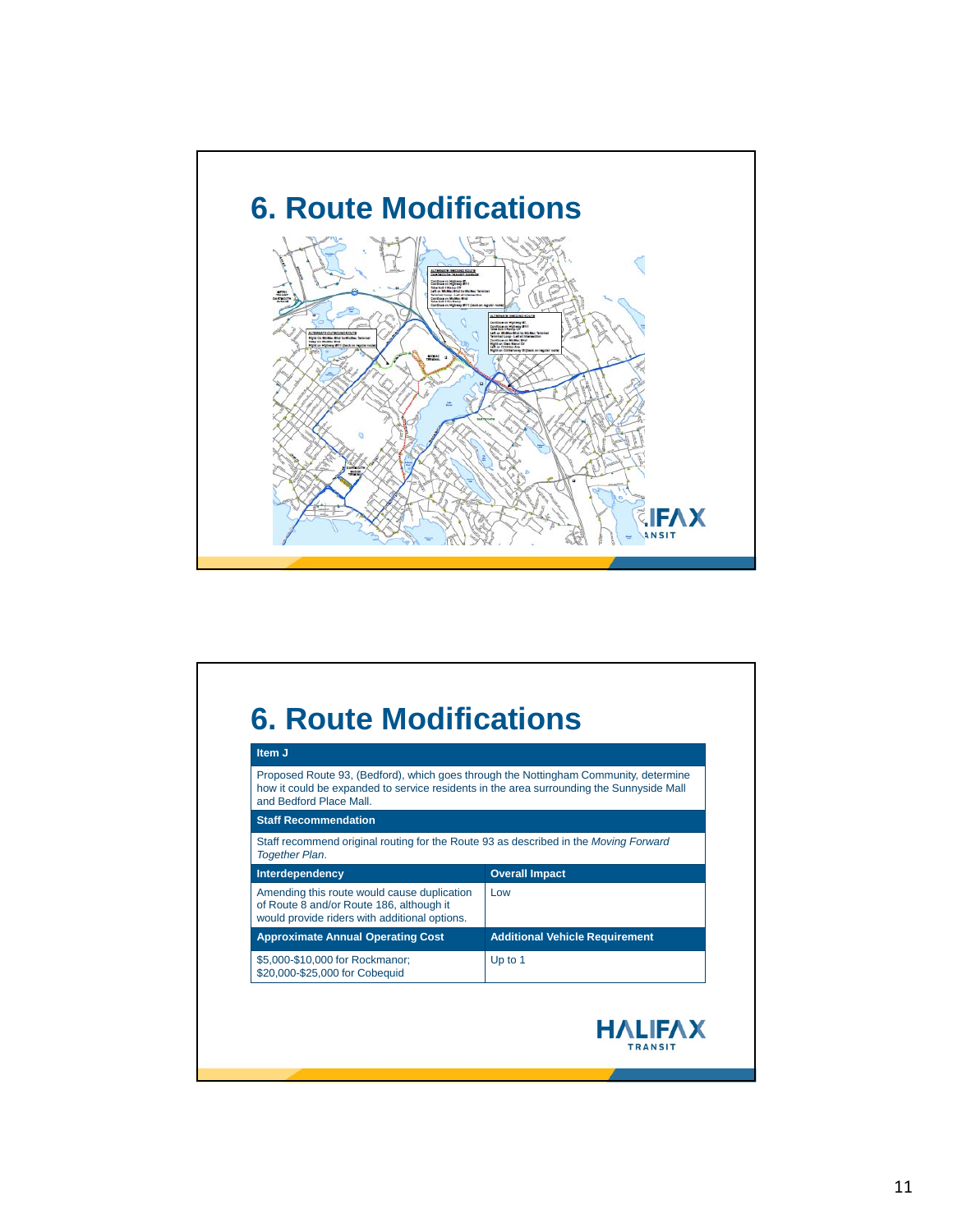

| Continuing with proposed #10 on the current route #10 on Inglis and Beaufort.                                         |                                                                                       |
|-----------------------------------------------------------------------------------------------------------------------|---------------------------------------------------------------------------------------|
| <b>Staff Recommendation</b>                                                                                           |                                                                                       |
| <i>Plan.</i> It is not recommended to retain the existing Route 10 alignment on Inglis Street and<br>Beaufort Avenue. | Staff recommend implementing the Route 10 as described in the Moving Forward Together |
| Interdependency                                                                                                       | <b>Overall Impact</b>                                                                 |
| Moderate. There is a substantial resource<br>requirement associated with amendment.                                   | Moderate                                                                              |
| <b>Approximate Annual Operating Cost</b>                                                                              | <b>Additional Vehicle Requirement</b>                                                 |
| $$150,000+$                                                                                                           | $1 - 2$                                                                               |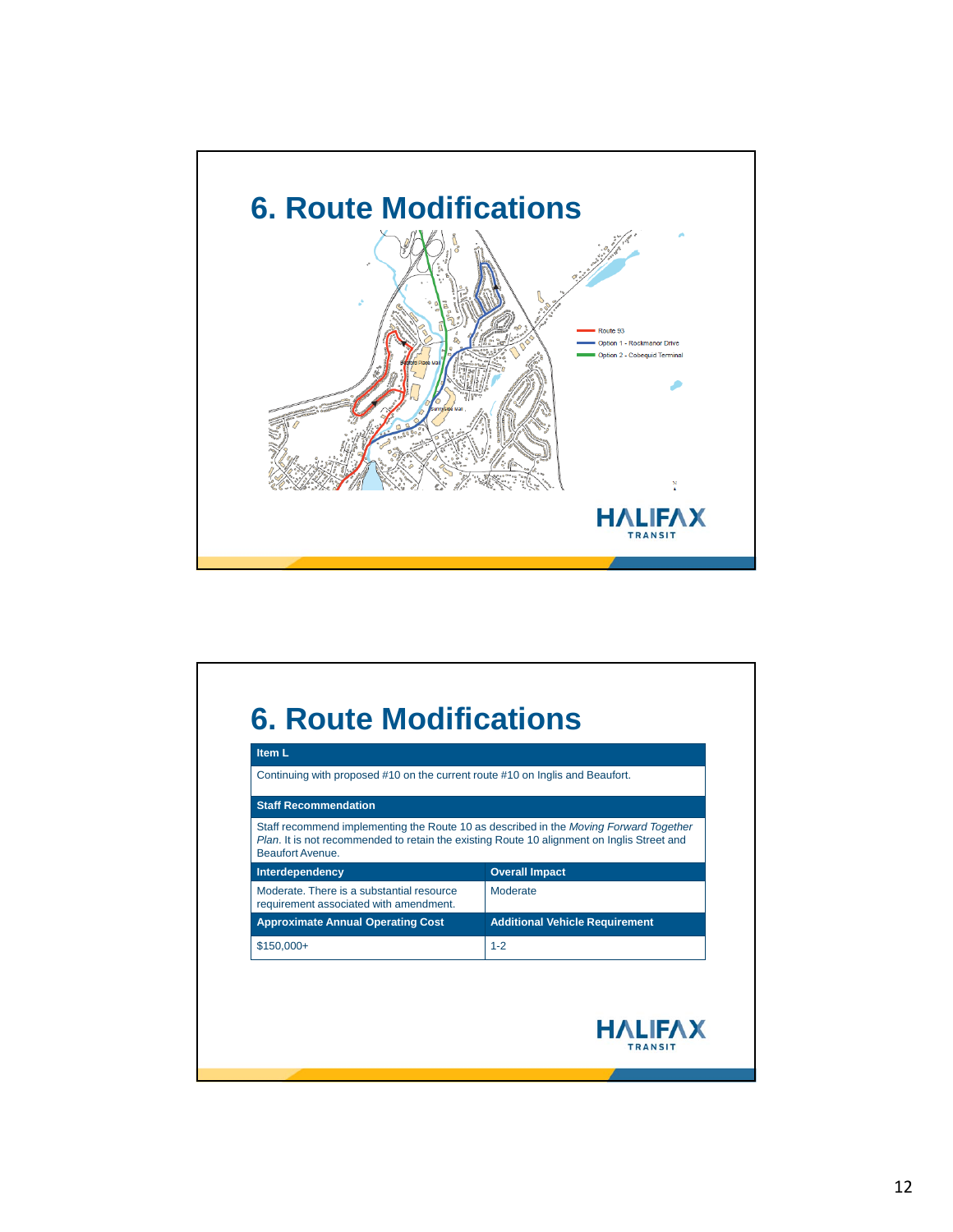| Howe Manor, the seniors residence located at 5515 Victoria Road.                                                           | Extending local bus service, such as proposed route 24, to provide service to the Joseph                                                                                            |
|----------------------------------------------------------------------------------------------------------------------------|-------------------------------------------------------------------------------------------------------------------------------------------------------------------------------------|
| <b>Staff Recommendation</b>                                                                                                |                                                                                                                                                                                     |
| Victoria Road                                                                                                              | Staff recommend the implementation of Route 24 and Route 29 as described in the Moving<br>Forward Together Plan. Both of these routes would be within 250m of the residence at 5515 |
| Interdependency                                                                                                            | <b>Overall Impact</b>                                                                                                                                                               |
| Low to moderate. This would require<br>additional resources. This rerouting would<br>remove service at existing bus stops. | Low                                                                                                                                                                                 |
| <b>Approximate Annual Operating Cost</b>                                                                                   | <b>Additional Vehicle Requirement</b>                                                                                                                                               |
| \$15,000-\$40,000                                                                                                          | $<$ 1                                                                                                                                                                               |

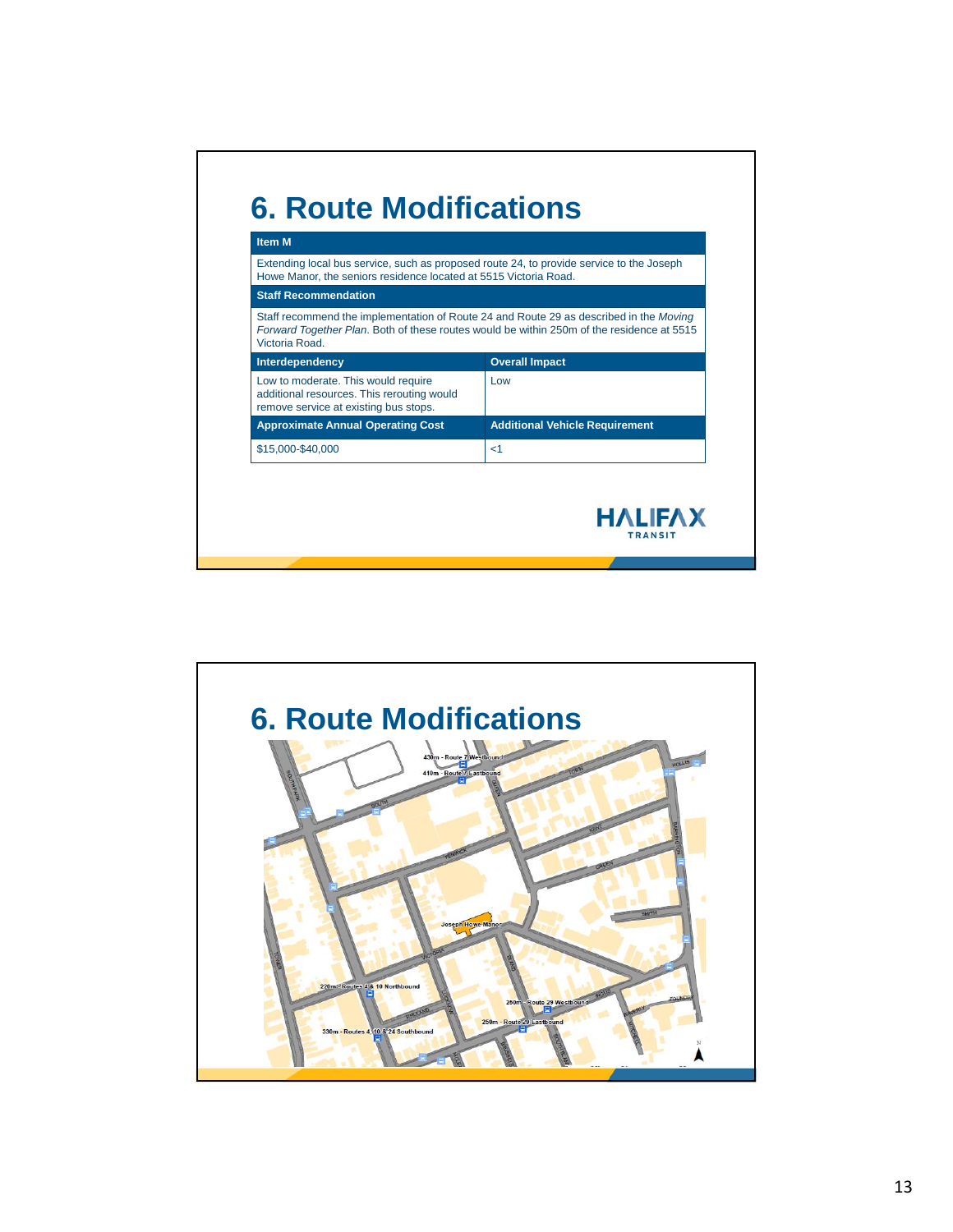

| Item O                                                                                                                                                                                                                                                                                                     |                                                                                               |
|------------------------------------------------------------------------------------------------------------------------------------------------------------------------------------------------------------------------------------------------------------------------------------------------------------|-----------------------------------------------------------------------------------------------|
| Consider the Greater Burnside Business Association communication April 8, 2016 to not<br>locate the bus terminal at Wright Avenue and Akerley Blvd. and locate it at or near the<br>Dartmouth 4 Pad.                                                                                                       |                                                                                               |
| <b>Staff Recommendation</b>                                                                                                                                                                                                                                                                                |                                                                                               |
| Staff do not recommend the relocation the Wrights Cove Transit Terminal to adjacent to the<br>four pad. Locating the new terminal in this location would significantly reduce operational                                                                                                                  |                                                                                               |
| to increase Transit Oriented Development.                                                                                                                                                                                                                                                                  | efficiency by requiring a redesign of transit service in Burnside and would not further goals |
| Interdependency                                                                                                                                                                                                                                                                                            | <b>Overall Impact</b>                                                                         |
| Interdependencies are high. The relocation of<br>the proposed terminal site could have a<br>significant impact on the routing of up to 8<br>routes. There would be a significant increase<br>in operating cost, and operational efficiencies<br>and transit oriented design goals would not be<br>achieved | <b>Very High</b>                                                                              |
| <b>Approximate Annual Operating Cost</b>                                                                                                                                                                                                                                                                   | <b>Additional Vehicle Requirement</b>                                                         |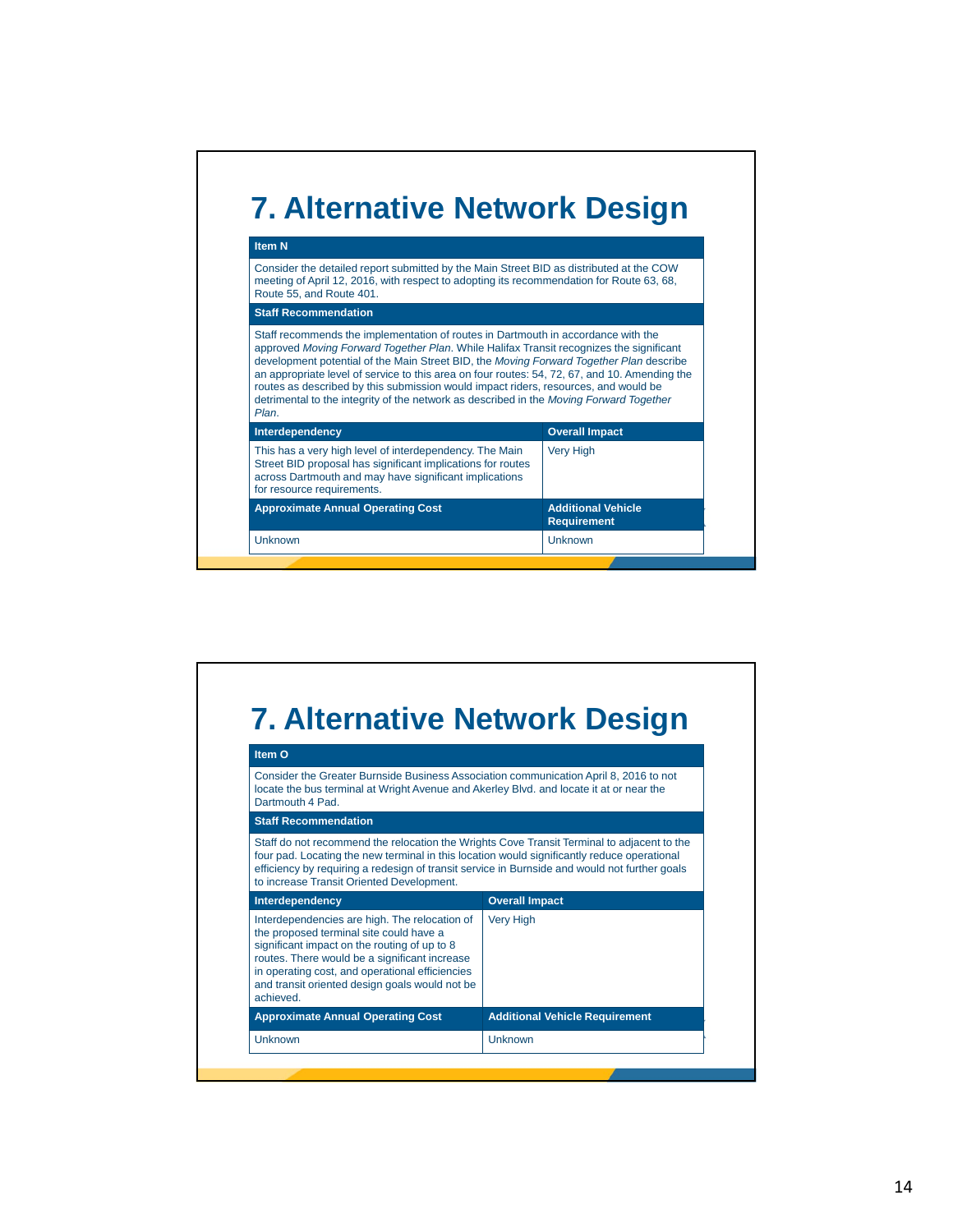

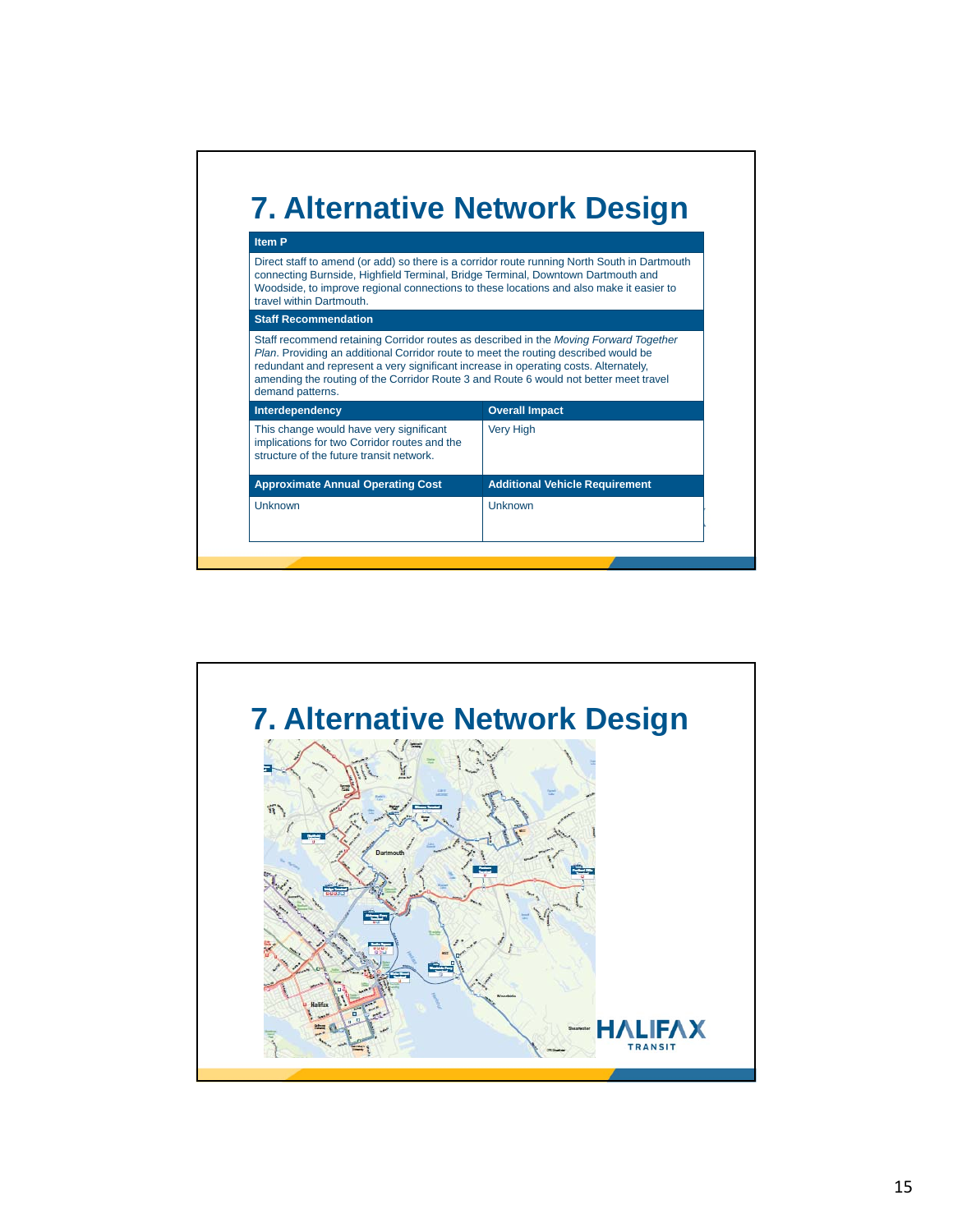

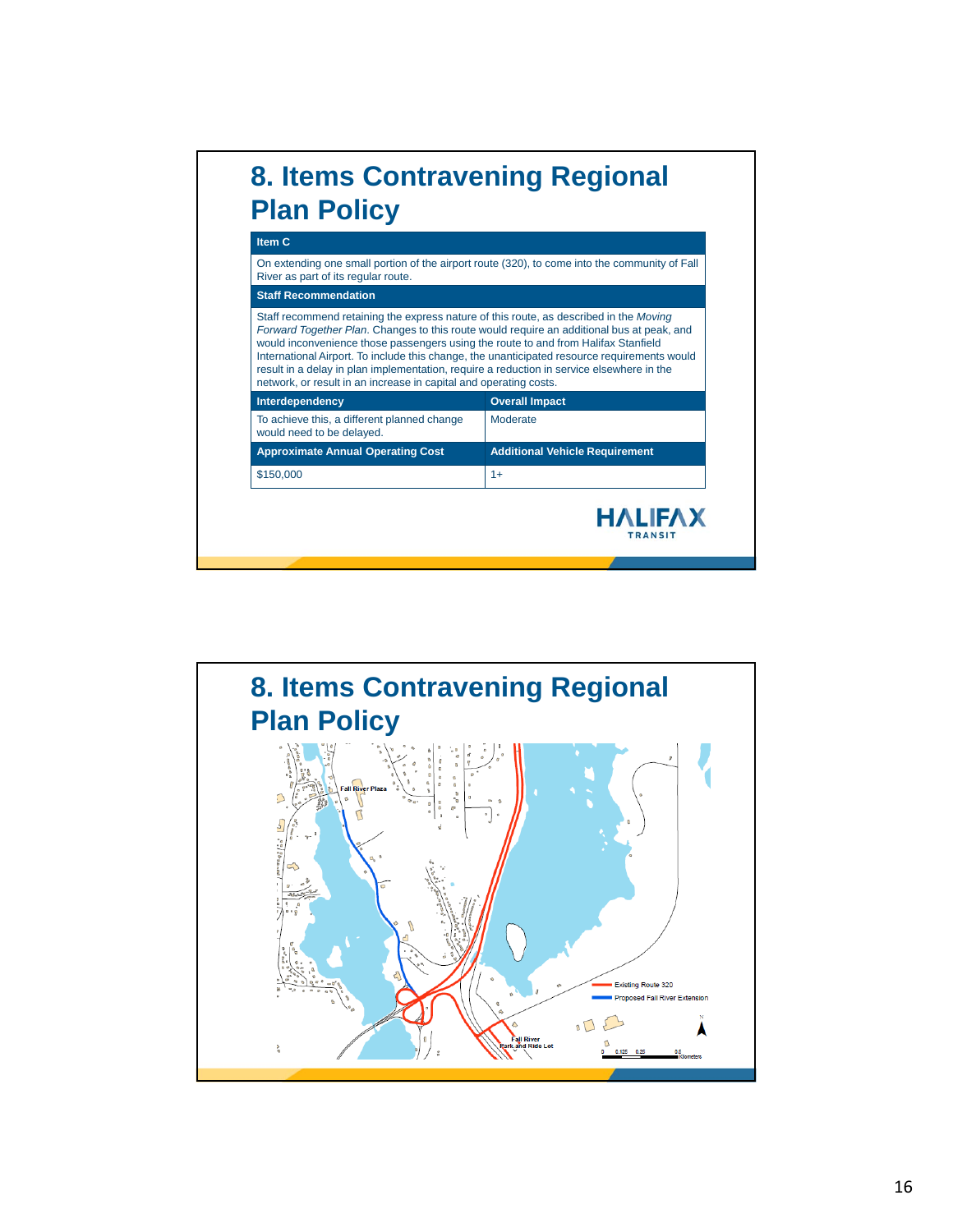

#### **8. Items Contravening Regional Plan Policy**

| <b>Staff Recommendation</b>                                                                                                                                                                                                                             |                                       |
|---------------------------------------------------------------------------------------------------------------------------------------------------------------------------------------------------------------------------------------------------------|---------------------------------------|
| Staff recommend proceeding with Route 55 Port Wallace as described in the Moving<br>Forward Together Plan. The proposal described would extend service beyond the Urban<br>Transit Service Boundary and thus would be contrary to Regional Plan Policy. |                                       |
| Interdependency                                                                                                                                                                                                                                         | <b>Overall Impact</b>                 |
| Changes would require new resources and a<br>substantial increase in operating budget for<br>this route                                                                                                                                                 | <b>High</b>                           |
| <b>Approximate Annual Operating Cost</b>                                                                                                                                                                                                                | <b>Additional Vehicle Requirement</b> |
| \$450,000-\$500,000                                                                                                                                                                                                                                     | $3 - 4$                               |
|                                                                                                                                                                                                                                                         |                                       |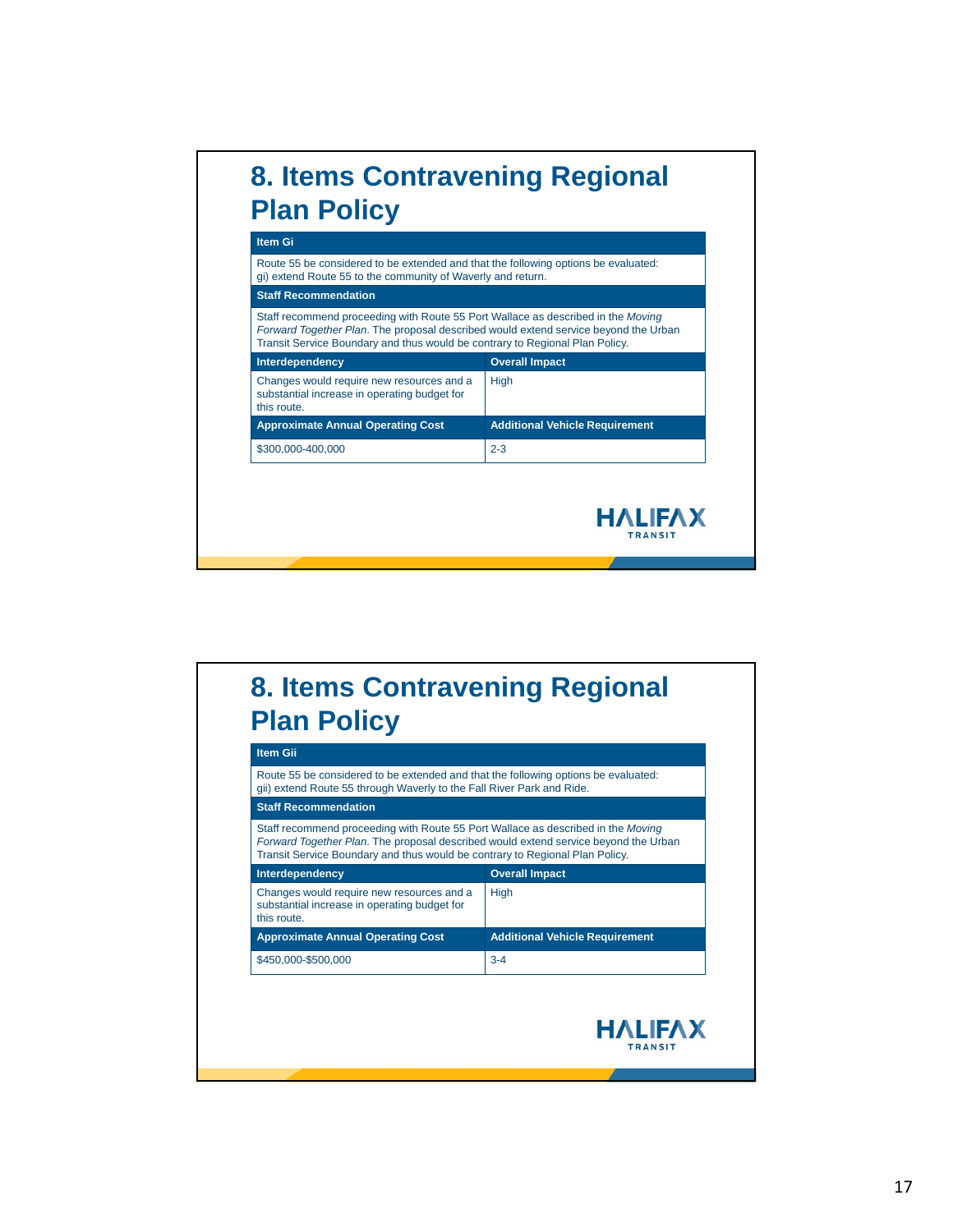

### **8. Items Contravening Regional Plan Policy**

| Peggy's Cove and Hubbards.                                                                                                                                                                                                                                                                                                                                                                                                       |                                       |
|----------------------------------------------------------------------------------------------------------------------------------------------------------------------------------------------------------------------------------------------------------------------------------------------------------------------------------------------------------------------------------------------------------------------------------|---------------------------------------|
| <b>Staff Recommendation</b>                                                                                                                                                                                                                                                                                                                                                                                                      |                                       |
| Staff recommend proceeding with the routing for Route 433 and Route 330 as described in<br>the Moving Forward Together Plan. The substantial resource requirements associated with<br>this change would need to be recovered by extending plan implementation, reducing service<br>elsewhere in the network, or increasing capital and operating costs. Further, this change<br>would require an amendment to the Regional Plan. |                                       |
| Interdependency                                                                                                                                                                                                                                                                                                                                                                                                                  | <b>Overall Impact</b>                 |
|                                                                                                                                                                                                                                                                                                                                                                                                                                  |                                       |
| Changes would require new resources and a<br>substantial increase in operating budget for<br>this route                                                                                                                                                                                                                                                                                                                          | <b>Very High</b>                      |
| <b>Approximate Annual Operating Cost</b>                                                                                                                                                                                                                                                                                                                                                                                         | <b>Additional Vehicle Requirement</b> |
| \$150,000-\$200,000 per route, per<br>Branch, \$600,000-\$800,000 total                                                                                                                                                                                                                                                                                                                                                          | $4$ to $6$                            |